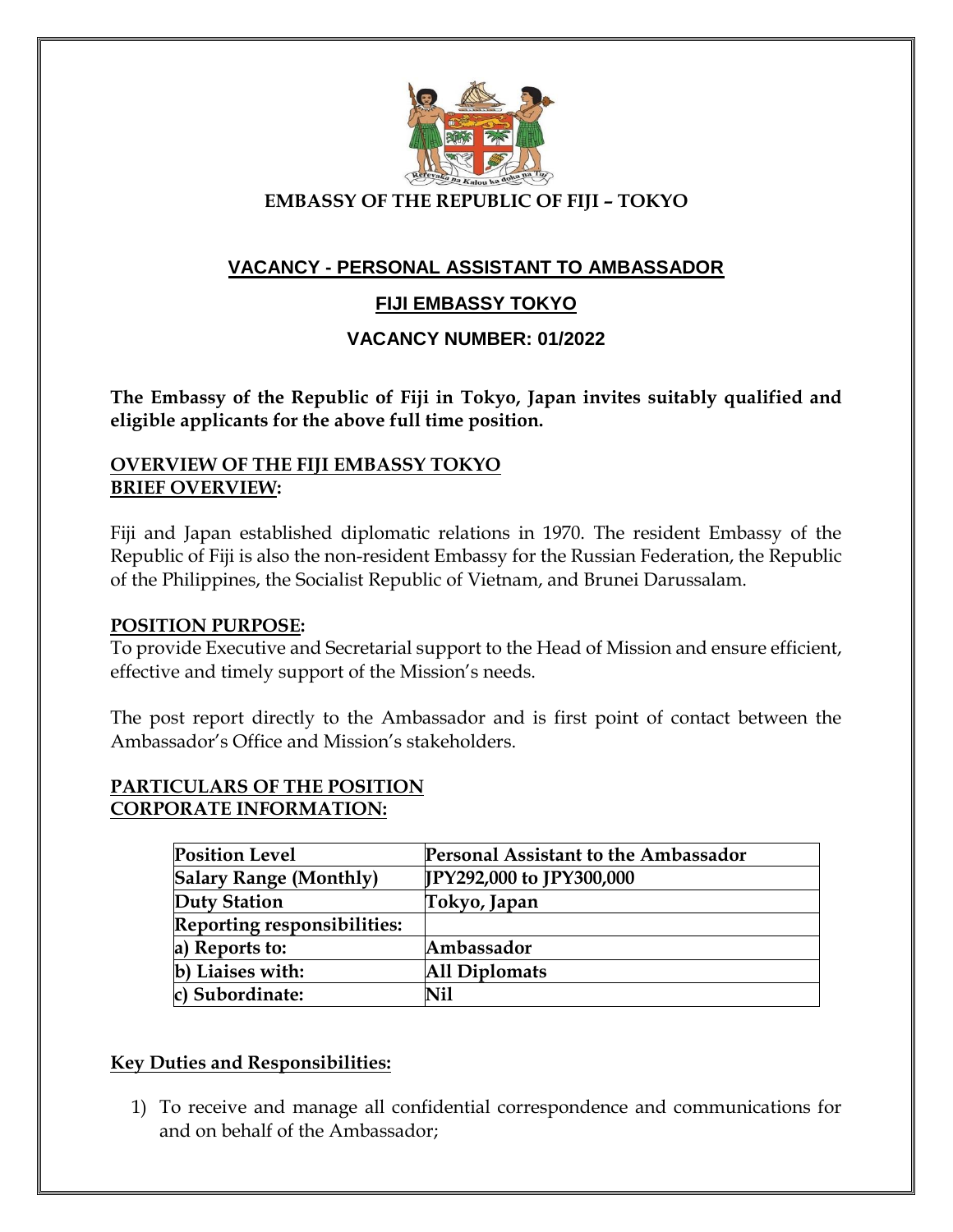- 2) To provide secretarial duties to the Ambassador, including typing, filing, making appointments, receiving and making telephone calls and photocopying;
- 3) To ensure that the Embassy filing system is reviewed and coordinated to that used at MOFA HQ in Fiji, with a system of cross-referencing the files by subject and dates;
- 4) To ensure appropriate welcoming reception to all Embassy guests and clients and to facilitate their visits;
- 5) To assist the Ambassador and where appropriate other Embassy staff in facilitating the overall work of the Embassy;
- 6) To provide secretarial duties and other support needed to the Ambassador's Spouse in her official engagements;
- 7) To participate in community outreach initiative of the Mission in the weekends and at other times; and
- 8) To perform any other duties that may be assigned by the Head of Mission and/or delegated representative.

# **Key Performance Indicators**

Performance will be measured through the following indicators:

- Manage and maintain an effective and efficient records management system to ensure timely access, retrieval and preparation of documents' and
- Build, maintain and sustain professional relations with stakeholders, suppliers, customers and colleagues through timely communication that enables delivery of activities within agreed time frames and standards.
- Quality reports and secretariat services are provided, and outcomes are attended to in a timely and effective manner
- Actively contribute to the Embassy's social and corporate requirements.

# **PERSON SPECIFICATION**

To be considered for this role, the applicant must possess an Advanced Qualification in Microsoft Office Suite, Secretarial Studies, Office Administration or equivalent from a recognized institute with relevant work experience. Word processing knowledge and computer management skills are essential. In addition to this, the following knowledge, experience, skills and abilities are required to successfully undertake this role.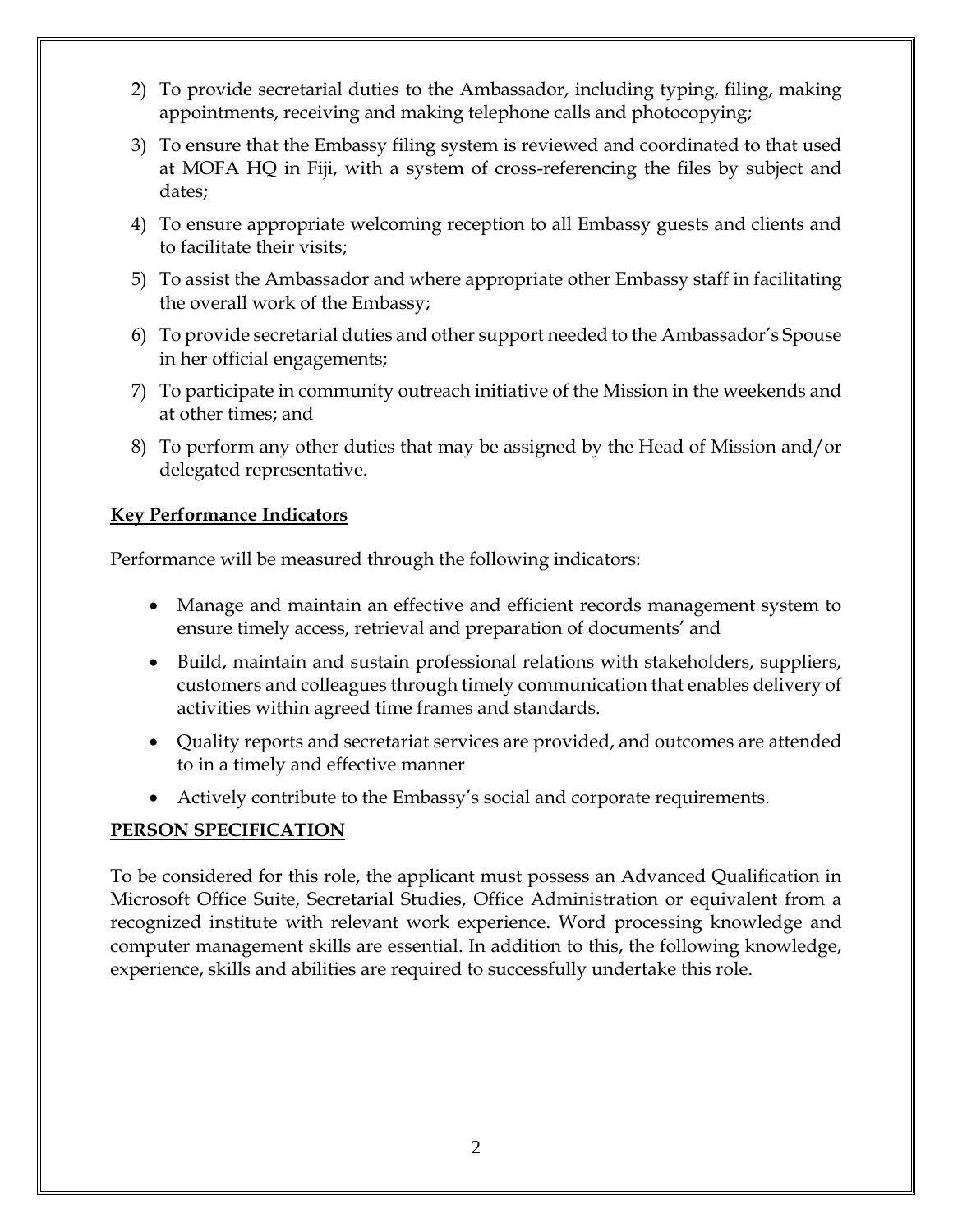# **The Knowledge, Experience, Skills and Abilities (KESA) required to successfully undertake this role are:**

## **Knowledge and Experience**

- 1) The incumbent must possess at least 3 years of relevant work experience in general office administration and secretarial support;
- 2) Need to be persistent, pay attention to details, be creative in daily management and demonstrate high level of confidentiality;
- 3) Sound knowledge of protocols, office etiquette and organizational skills;
- 4) Service oriented approach, with a commitment to supporting the operational/corporate environment of the Embassy; and
- 5) Fluent in English, both spoken and written. Ability to speak and write in the Japanese language would be advantageous.

# **Skills and Abilities**

- 1) Ability to work under pressure and diligently individually and/or as part of a team;
- 2) Ability to plan, develop and coordinate multiple tasks/activities, and work additional hours as and when required;
- 3) Demonstrated ability to manage demanding workloads and tight deadlines;
- 4) Ability to effectively work within a team with people from diverse backgrounds and communicate with people at all levels;
- 5) Ability to maintain confidentiality and neutrality in a sensitive environment;
- 6) Possess the required computing skills/literacy and knowledge to use computing applications.